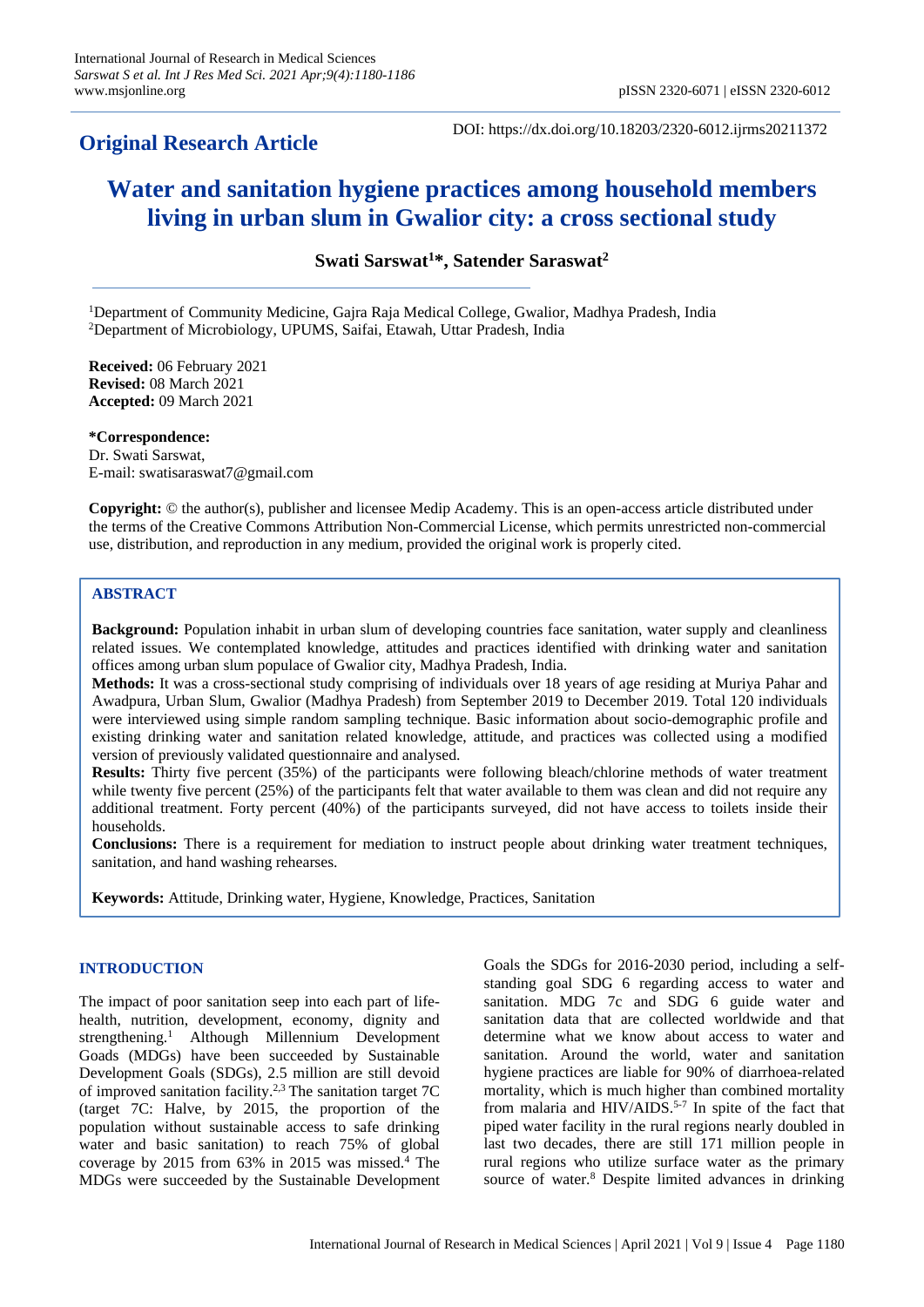water facilities in rural areas, there is still a poor trend in sanitation, with 66% of the total rural population lacking toilet facilities.<sup>9</sup> Constricted access to safe drinking water and poor sanitation can contribute to diarrhoea and dysentery, waterborne diseases, gastroenteropathy, and under-nutrition. In developed countries, these problems are prevalent among preschool children.<sup>10,11</sup> While most waterborne infections may be treated with antibiotics, dual burden has been created on public health practitioners, the pharmaceutical industry and policy makers by the continued burden of waterborne infectious diseases and increasing antibiotic resistance. Interventions to reduce the proportion of people with inadequate access to safe drinking water will bring substantial economic benefits that can contribute to achieving sustainable growth. $11,12$  While government agencies offer infrastructural support to improve sanitation in developing countries, there is a need to provide collateral for personal hygiene and health education in order to achieve better results.<sup>2,3,13</sup> By improving sanitation, hygiene and water use practices, many communicable diseases can be effectively controlled.14-18 A huge proportion of the urban poor population live in slums that do not have limited access to basic amenities and are still in constant danger of abrupt eviction. Nonetheless, the strengthening of the system and policies alone is adequate to fill the existing void in drinking water and sanitation knowledge and practices. All measures considered to effectively minimize the impacts of inadequate water and sanitation practices include an appreciation of the current situation and the effect of existing arrangements in earthy settings at present. Therefore, the objective of this study was to understand the data, disposal, and practices found among the provincial population of Gwalior, India with drinking water and sanitation facilities.

### **METHODS**

A cross-sectional, community-based study was carried out from September 2019 to December 2019 in the Muriya Pahar and Awadpura, Urban Slum, Gwalior (M.P.), India. 120 households were enrolled randomly by simple random sampling and one member from each household was selected as participant and interviewed. The participants aged 18 years or above lived in urban slum. A pretested semi structured questionnaire was used which included data about socio demographic profile, water facility and its related issues, water treatment and storage practices, sanitation and wellbeing related issues. Participants were explained about the study objectives and those who were eligible and giving a written informed consent were included in this study. Participants who were less than 18 years or physically and mentally challenged were excluded. The ethical clearance was approved from the Institutional Ethical Committee, GRMC, Gwalior, Madhya Pradesh. Confidentiality of identity of all the participants in all forms was maintained.

Socio demographic information including age, gender, educational status, marital status, annual family income, type of family, number of family members, and occupation status. Water facility information included sources of drinking water, people that were responsible for arranging water in family, periods of water shortage, distance of water source from house, water supply timings and water storage practices.

Water treatment and storage practices: Information included participants' attitude towards water treatment practices. Water safety, impacts of unsafe drinking water on health, and the practices that were acquired to make water safe to drink related points were included.

Sanitation and related health problems: Information included toilet facilities, hand washing, waste disposal facilities and amount of water being utilized in the house for different purposes (drinking, cooking, and ablutions, washing garments, housekeeping, and miscellaneous).

### *Statistical analysis*

Descriptive analysis was performed using univariate statistics to report means and standard deviations (SDs) for the continuous variables and frequency distribution of the categorical variables. All analysis was performed using SPSS version 20.

## **RESULTS**

The average age of participants was  $38$  years (SD=10.9), Majority of them were females (77.5%), 70% of them were married and 69.2% of them were living in joint families with average family size of 4 (SD=2). 26% of the participants had middle (6-8th grade) and 46% had primary (1-5<sup>th</sup> grade) levels of education. 49 % participants were unemployed while 47% were unskilled workers with average annual household income of Indian National Rupee (INR) 252 (SD=0.54) (Table 1).

The major sources of water procurement were public tap/stand pipe (56%) and piped water into dwelling (20%). 15% of the participants were dependent on private water supply and 85% participants were dependent on government/public supply. 85% of the participants fetched water within premises and majority of them  $(90\%)$  required  $\leq$ 5 min for fetching water from the water outlet. Majority of the participants (71%) fetching water were women in the age group of 15-60 years. Majority of the participants (90%) reported meeting the daily need of water quantity. 11% of the participants reported shortage more twice in a year and 49% of the participants reported more than 3 times in a year. 65% of the participants indicated April-June as water shortage months while 18% suggested July-September. Over half of the participants (60%) reported morning and evening supply of water with uncleanliness (32%) as one of the predominant problems (Table 2).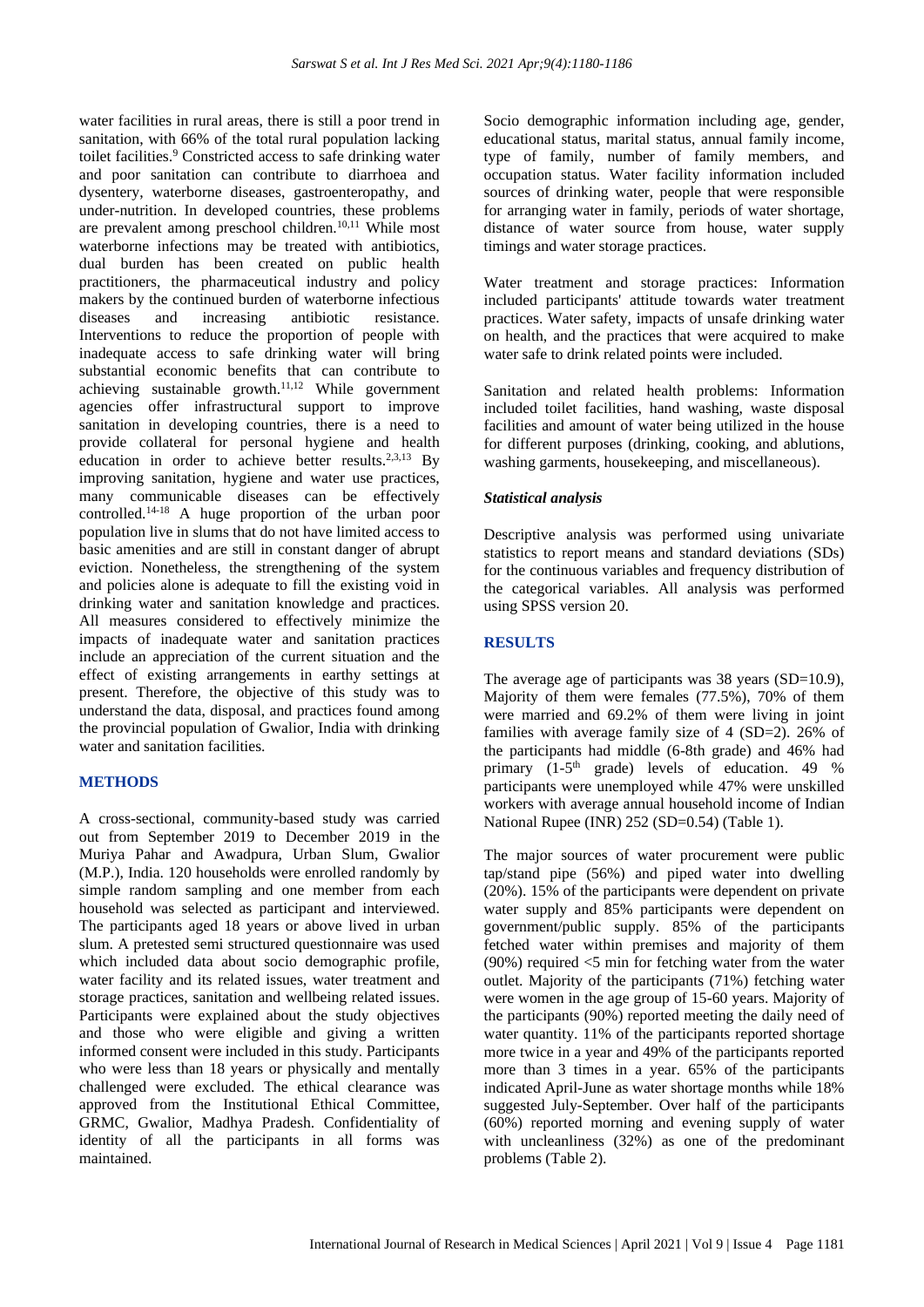Majority of the participants (72%) perceived that the quality of water being used was safe, 88% of the participants agreed that quality of water can affect health status, 58% of them stored drinking water in wide mouthed closed container and most of them cleaned water container daily (66%). Forty two percent (42%) of the participants were following bleach/chlorine methods of water treatment while 35% of the participants felt that treated water did not taste good and 25% believed that water was already clean/safe. Over one third of the participants (38%) agreed that unsafe drinking water can cause diarrhoea, whereas 11%, 20%, and 20% of the participants reported common cold, fever, and vomiting respectively as potential consequences of drinking unsafe water. Water supply timing was the biggest challenge faced by the majority (68%) of the participants (Table 3). 8% percent of the participants did not have access to toilets inside the households. 63% of the participants had access to septic tank type of toilets.

The majority of the participants agreed that hands should be washed before meals, while only around half (49%) felt that hands should be washed after defecation. Results showed that 20% of the participants used plain water and 40% used water with ash to clean their hands while majority of the participants washed their hands to prevent infection (38%) or for hygiene maintenance (41%).

|  |  | Table 1: Sociodemographic profile. |  |
|--|--|------------------------------------|--|
|--|--|------------------------------------|--|

| <b>Variables</b>                                       | <b>Frequency</b>     | Percentage   |  |
|--------------------------------------------------------|----------------------|--------------|--|
| Age (years); Mean=40.60; SD=10.99                      |                      |              |  |
| Gender                                                 |                      |              |  |
| Male                                                   | 27                   | 22.5         |  |
| Female                                                 | 93                   | 77.5         |  |
| <b>Type of family</b>                                  |                      |              |  |
| Joint                                                  | 83                   | 69.2         |  |
| Nuclear                                                | 37                   | 30.8         |  |
| Total number of persons in a family;                   | Mean=2.1; SD=0.83415 |              |  |
| $1 - 2$                                                | 36                   | 30           |  |
| $3 - 4$                                                | 36                   | 30           |  |
| $\geq 5$                                               | 48                   | 40           |  |
| Annual household income (INR)*<br>Mean=2.1; SD=0.54077 |                      |              |  |
| $\leq 5000$                                            | 12                   | 10           |  |
| 5001-10000                                             | 84                   | 70           |  |
| 100001-20000                                           | 24                   | 20           |  |
| <b>Marital status</b>                                  |                      |              |  |
| Married                                                | 84                   | 70           |  |
| Single                                                 | 24                   | 20           |  |
| Widow/widower                                          | 12                   | 10           |  |
| Highest education level of participant                 |                      |              |  |
| No formal education                                    | 18                   | 15           |  |
| Primary (1-5th grade)                                  | 46                   | 38.33        |  |
| Middle (6-8th grade)                                   | 32                   | 26.66        |  |
| High school (9-10th grade)                             | 15                   | 12.5         |  |
| Intermediate (11-12th) or equivalent                   | 9                    | 7.5          |  |
| Graduate or postgraduate                               | $\Omega$             | $\mathbf{0}$ |  |
| Occupation                                             |                      |              |  |
| Unemployed                                             | 49                   | 40.83        |  |
| Skilled worker                                         | 24                   | 20           |  |
| Unskilled worker                                       | 47                   | 39.16        |  |

### **Table 2: Existing water facilities and associated issues reported by participants.**

| <b>Variables</b>                 | <b>Frequency</b> | $\left( \frac{0}{0} \right)$ |
|----------------------------------|------------------|------------------------------|
| Source of drinking water         |                  |                              |
| Piped water into dwelling        | 24               | 20                           |
| Piped water to yard/plot         |                  | 6.66                         |
| Public tap/stand pipe            | 68               | 56.66                        |
| Tube well/borehole               |                  | 9.166                        |
| Tanker-truck (municipal/private) |                  | 7.5                          |

Continued.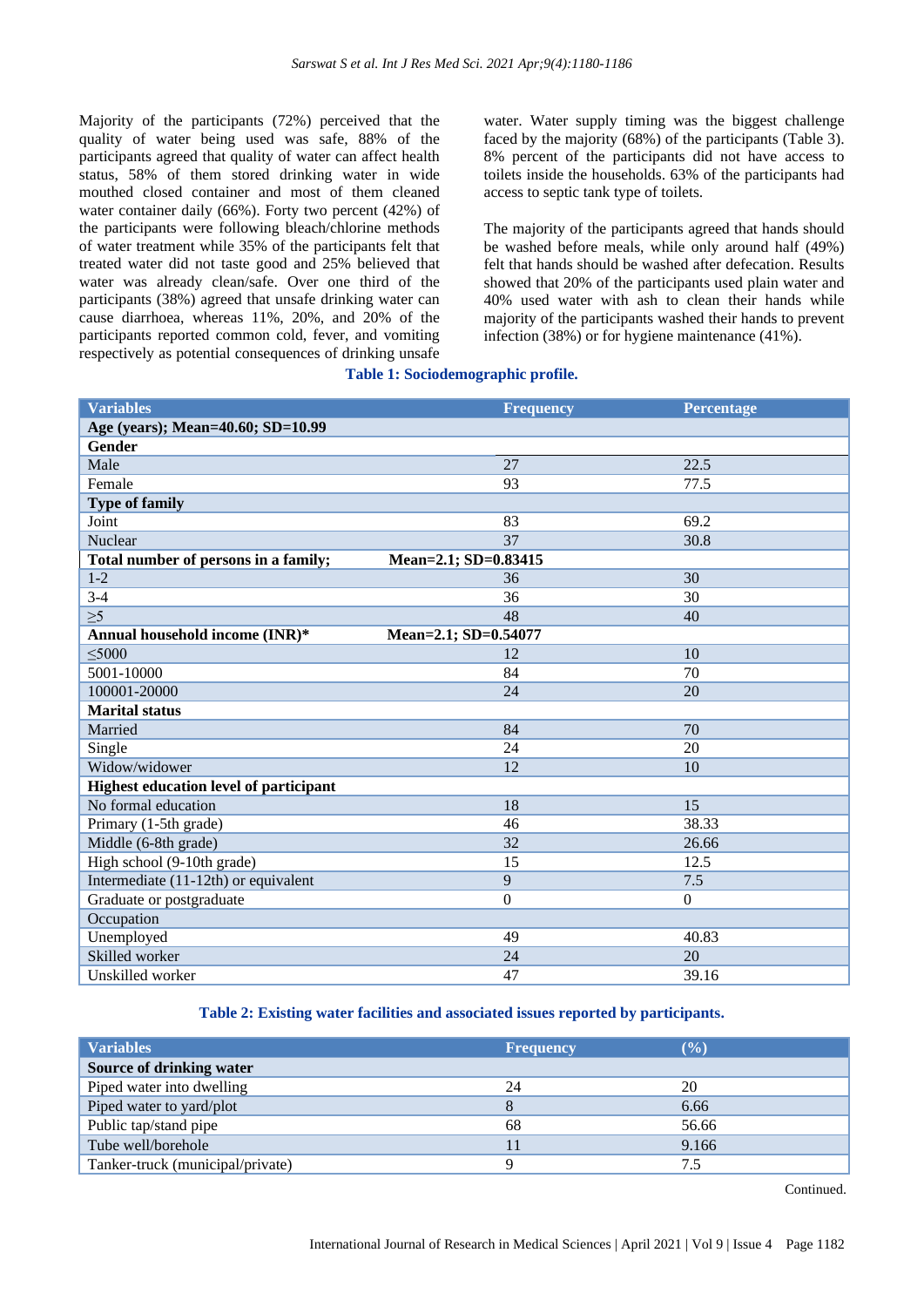| Variables                                                                         | <b>Frequency</b> | (%)          |  |
|-----------------------------------------------------------------------------------|------------------|--------------|--|
| Water supplier in your community                                                  |                  |              |  |
| Government/public                                                                 | 102              | 85           |  |
| Private                                                                           | 18               | 15           |  |
| None                                                                              | $\boldsymbol{0}$ | $\mathbf{0}$ |  |
| Time consumed in bringing water from source                                       |                  |              |  |
| $5 \text{ min}$                                                                   | 109              | 90.83        |  |
| $<$ 30 min                                                                        | 10               | 8.33         |  |
| $>30$ min                                                                         | $\mathbf{1}$     | 0.83         |  |
| <b>Distance of source</b>                                                         |                  |              |  |
| Within premises                                                                   | 106              | 88.33        |  |
| Outside households                                                                | 14               | 11.66        |  |
| Individual fetches the water from the source for your household majority of times |                  |              |  |
| Girls $<$ 15 years                                                                | $\mathbf{Q}$     | 7.5          |  |
| Women 15-60 years                                                                 | 86               | 71.66        |  |
| Men 15-60 years                                                                   | 25               | 20.83        |  |
| Men $>60$ years                                                                   | $\boldsymbol{0}$ | $\Omega$     |  |
| Women >60 years                                                                   | $\overline{2}$   | 1.66         |  |
| Do you feel the quantity of water you collect fulfils yours daily requirement?    |                  |              |  |
| Yes                                                                               | 109              | 90.83        |  |
| N <sub>o</sub>                                                                    | 8                | 6.66         |  |
| Not sure                                                                          | $\overline{3}$   | 2.5          |  |
| How many times in a year do you face drinking water scarcity?                     |                  |              |  |
| Once                                                                              | 10               | 8.33         |  |
| Twice                                                                             | 14               | 11.66        |  |
| Thrice                                                                            | 21               | 17.5         |  |
| No shortage                                                                       | 16               | 13.33        |  |
| More than 3 times                                                                 | 59               | 49.166       |  |
| Which periods of year do you face maximum water shortage?                         |                  |              |  |
| January-March                                                                     | 12               | 10           |  |
| April-June                                                                        | 78               | 65           |  |
| July-September                                                                    | 22               | 18.33        |  |
| None                                                                              | $\overline{2}$   | 1.66         |  |
| Always                                                                            | 6                | 5            |  |
| What are the timings of water supply?                                             |                  |              |  |
| Morning                                                                           | 21               | 17.5         |  |
| Evening                                                                           | 9                | 7.5          |  |
| Morning and evening                                                               | 73               | 60.83        |  |
| Round the clock                                                                   | 10               | 8.33         |  |
| Irregular                                                                         | 7 <sup>7</sup>   | 5.83         |  |
| What are the problems you usually face in the water supply?                       |                  |              |  |
| Irregular                                                                         | 16               | 13.33        |  |
| Unclean                                                                           | 39               | 32.5         |  |
| Too far                                                                           | $\overline{2}$   | 1.66         |  |
| Dirty water                                                                       | 24               | 20           |  |
| Saline                                                                            | $8\,$            | 6.66         |  |
| None                                                                              | 31               | 25.83        |  |

# **Table 3: Perceptions and practices-related to drinking water storage and safety among the study participants.**

| <b>Variable</b>                    | <b>Frequency</b> | <b>Percentage</b> |
|------------------------------------|------------------|-------------------|
| Where do you store drinking water? |                  |                   |
| Narrow mouth open container        |                  | 10                |
| Narrow mouth closed container      | 38               | 31.66             |
| Wide mouth closed container        | 70               | 58.33             |

Continued.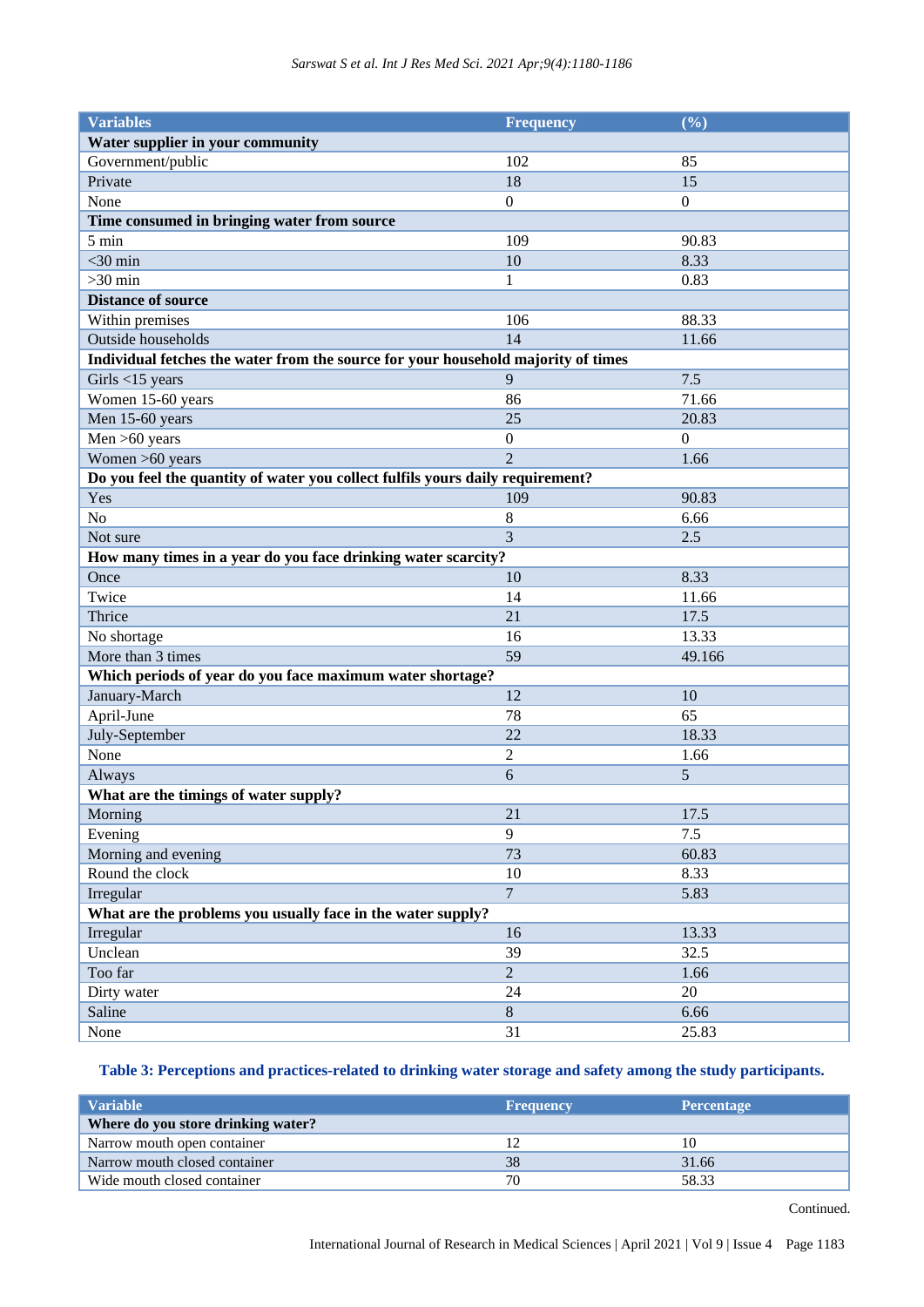| <b>Variable</b>                                                               | <b>Frequency</b> | Percentage      |  |
|-------------------------------------------------------------------------------|------------------|-----------------|--|
| How often do you clean storage container?                                     |                  |                 |  |
| Before fetching water                                                         | $\overline{4}$   | 3.33            |  |
| When it is dirty                                                              | 6                | 5               |  |
| Every day                                                                     | 80               | 66.66           |  |
| Every week                                                                    | 22               | 18.33           |  |
| Every month                                                                   | $\overline{8}$   | 6.66            |  |
| Do you think the water you use is safe for the household to drink?            |                  |                 |  |
| Yes                                                                           | 86               | 71.66           |  |
| N <sub>o</sub>                                                                | 19               | 15.83           |  |
| Do not know                                                                   | 15               | 12.5            |  |
| Do you think quality of water can affects health?                             |                  |                 |  |
| Yes                                                                           | 106              | 88.33           |  |
| $\overline{No}$                                                               | $\overline{2}$   | 1.66            |  |
| Do not know                                                                   | 12               | 10              |  |
| What are the effects of using unsafe drinking water on human health?          |                  |                 |  |
| General fever                                                                 | 24               | $\overline{20}$ |  |
| Common cold                                                                   | 14               | 11.66           |  |
| Diarrhoea                                                                     | 46               | 38.33           |  |
| Vomiting                                                                      | 24               | 20              |  |
| Cholera                                                                       | $\Omega$         | $\Omega$        |  |
| Malaria/dengue                                                                | $\overline{12}$  | 10              |  |
| Do not know                                                                   | $\overline{0}$   | $\Omega$        |  |
| Other diseases                                                                | $\overline{0}$   | $\overline{0}$  |  |
| Do you know any person who has suffered due to use of unsafe drinking water?  |                  |                 |  |
| Family member                                                                 | 24               | 20              |  |
| Friends 7                                                                     | $\overline{32}$  | 26.66           |  |
| Do not know                                                                   | $\overline{11}$  | 9.166           |  |
| None                                                                          | 33               | 27.5            |  |
| What do you usually do to the water to make it safer to drink? Anything else? |                  |                 |  |
| Nothing                                                                       | 14               | 11.66           |  |
| <b>Boil</b>                                                                   | $\overline{16}$  | 13.33           |  |
| Add bleach/chlorine                                                           | $\overline{42}$  | 35              |  |
| Strain it through a cloth                                                     | 27               | 22.5            |  |
| Use a water filter (ceramic, sand, composite, etc.)                           | 21               | 17.5            |  |
| What are the reasons for not treating water?                                  |                  |                 |  |
| Water is already clean/safe                                                   | 30               | 25              |  |
| Do not know how to do it                                                      | 10               | 8.33            |  |
| Expensive                                                                     | $\overline{19}$  | 15.83           |  |
| Treated water does not taste good                                             | 43               | 35.83           |  |
| What are the biggest challenges you face in procuring drinking water?         |                  |                 |  |
| <b>Timings</b>                                                                | 82               | 68.33           |  |
| Distant source                                                                | $\overline{18}$  | 0.15            |  |

# **Table 4: Existing sanitation facilities and related practices followed by the participants.**

| <b>Variables</b>                                                             | <b>Frequency</b> | <b>Percentage</b> |  |  |
|------------------------------------------------------------------------------|------------------|-------------------|--|--|
| Kind of toilet/latrine facility used                                         |                  |                   |  |  |
| Household                                                                    | 46               | 38.33             |  |  |
| Community                                                                    | 48               | 40.00             |  |  |
| Open field defecation                                                        | 5                | 4.16              |  |  |
| Shared                                                                       |                  | 0.83              |  |  |
| What kind of toilet facility/facility for defecation used in your household? |                  |                   |  |  |
| Flush/pour flush to piped sewer system                                       | 18               | 15                |  |  |
| Septic tank                                                                  | 76               | 63.33             |  |  |
| Elsewhere                                                                    | $\overline{4}$   | 3.33              |  |  |
| No facilities bush or field                                                  | $\overline{2}$   | 1.66              |  |  |
| What, in your opinion, are the critical times of hand washing?               |                  |                   |  |  |
| Before food                                                                  | 61               | 50.83             |  |  |
| After food                                                                   | 18               | 15                |  |  |
| After defecation                                                             | 59               | 49.2              |  |  |
| After weaning child                                                          | 10               | 8.3               |  |  |
| After house cleaning                                                         | 19               | 15.8              |  |  |

Continued.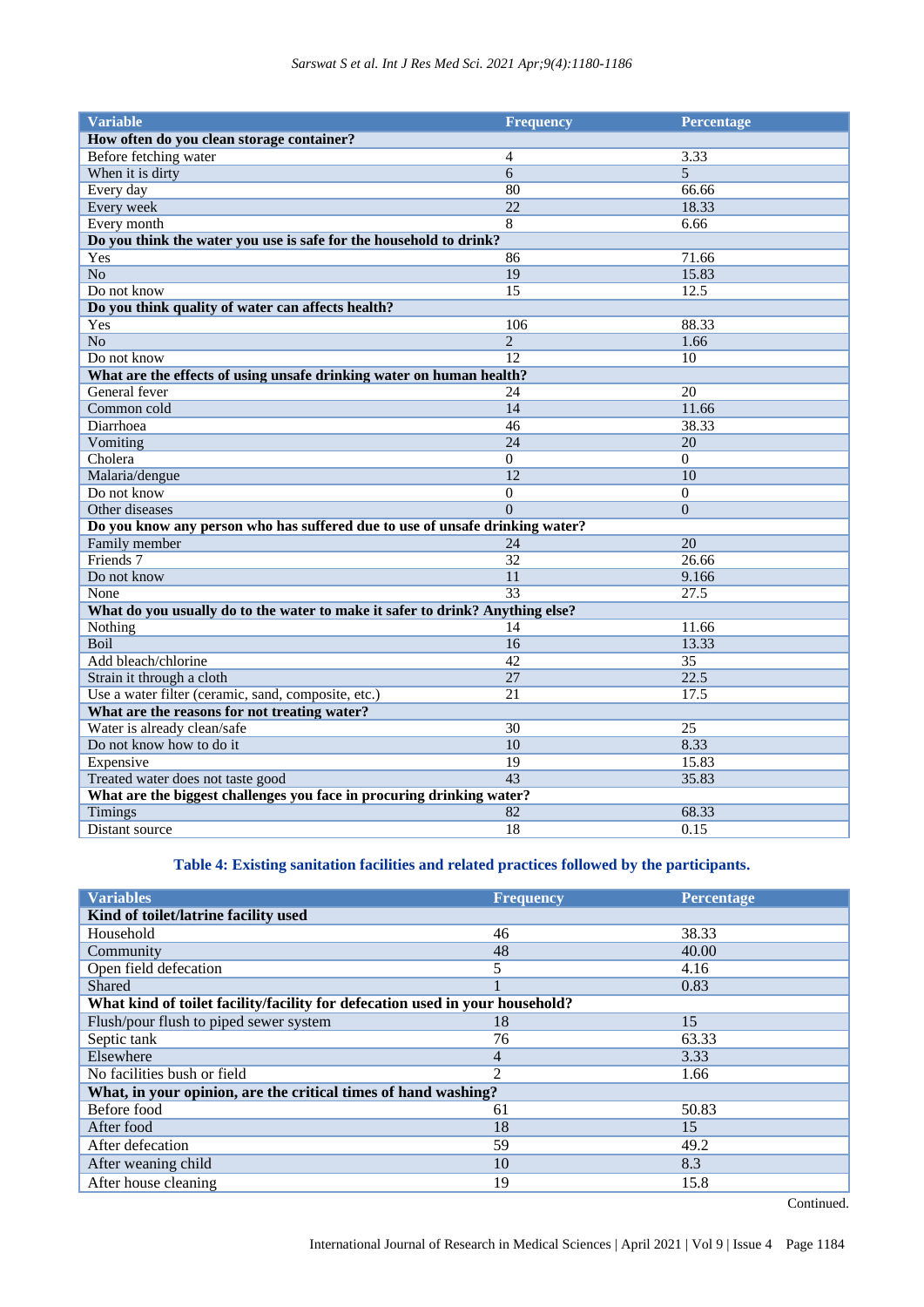| <b>Variables</b>                     | <b>Frequency</b> | <b>Percentage</b> |  |
|--------------------------------------|------------------|-------------------|--|
| Material used for hand washing?      |                  |                   |  |
| Water and soap                       | 60               | 60.00             |  |
| Water only                           | 20               | 20.00             |  |
| Water and ash                        | 40               | 40.00             |  |
| <b>Reasons for washing hands?</b>    |                  |                   |  |
| Health: Prevent infection            | 46               | 38.33             |  |
| Hygiene                              | 50               | 41.66             |  |
| Appears good                         | 4                | 3.33              |  |
| Because everyone does                | 20               | 16.66             |  |
| Where is the waste water discharged? |                  |                   |  |
| Open drainage                        | 60               | 50.00             |  |
| Closed drainage                      | 48               | 40.00             |  |
| Community drainage                   | $\overline{7}$   | 5.8               |  |
| On the roads                         | 2                | 1.66              |  |
| No fixed pattern                     | 3                | 2.5               |  |
| To the field                         | $\theta$         | 0 <sub>0</sub>    |  |

50% of the participants reported that they discharge their waste in open drainage (Table 4).

### **DISCUSSION**

Water is one of the valuable normal assets and is a basic component of our life. Clean water and ideal sanitation facilities can forestall the event of different infectious illnesses and help in checking the related bleakness and mortality. The current study was conducted in urban slum in Gwalior city of India to comprehend the current water and sanitation facilities, recognitions and practices. Larger part of the members utilized open tap/stand pipe for water acquisition and the greater part of them had water supply inside their family unit premises. Females aged 15 to 60 years were the essential capable individuals for bringing water, which is consistent with other study.<sup>18</sup> About half of the participants reported water shortage more than thrice in a year. A previous study on water quality of groundwater resources showed that the water quality index of bore well, dug well and hand pump declined in post monsoon season which may account for water shortage. In addition, contamination in provided water was one of the prevalent issues, reported by onefourth of the members while the dominant part of the members felt that the nature of water being utilized was safe.<sup>19</sup> Majority of the members knew of the impacts on wellbeing because of the nature of water and half of them concurred that the utilization of perilous drinking water may prompt at least one irresistible illness. Regardless of the information, 45% of the members were not following any technique for water treatment and among them and half of the members felt that water was perfect, henceforth, no further treatment was vital.

One-fourth of the all the members were without latrines inside their family premises; leaving them with the choices of utilizing community latrines, open defecation or imparting the latrines to different family units which thus advances the expansion in occurrence of water-borne ailment. In spite of the fact that, most of the members knew and revealed hand washing at dining, just half the members felt that hands ought to be washed after

defecation. It was likewise seen that a couple of members utilized plain water for hand washing after defecation. This is again consistent with another study.<sup>20</sup> This sort of training may offer ascent to maladies of the feco-oral course, increment in the money related burden regarding emergency clinic confirmations and related clinical costs. School participation of kids would be influenced as their job changes from reading to think about an older wipedout individual in the family; not-withstanding kids becoming sick due to comparable hand washing practices. On surveying the need of water, sanitation, and cleanliness, a large portion of the members wanted filtered water. A large portion of the members worried on the need of sanitary instructions.

#### *Limitations*

By and by, there are a few restrictions related with our study. Firstly, it included little sample size and the study design was cross-sectional while better results could be reproduced with larger population size. Further the study was restricted to one topographical area so the conclusive evidence of the same beliefs and practices being done in all the urban slums cannot be summed up.

### **CONCLUSION**

Altogether our study indicates the upgraded awareness with evolving environment and society systems through and through. There is also related and upregulated zeal of maintaining hygiene, being it for water or for the environment, even in the urban slums. Although such indicators favour the upcoming improvement in the sanitation and disease-free habits, there is still a grey area which shades and limits our growth in the matter of hygiene and practices. Our study recognizes the requirement for intercession program to teach the populace with respect to sanitation, water treatment strategies, and hand washing rehearses. There is additionally a need for creating practical water testing gadgets to record occasional varieties in water quality in provincial territories. Besides, as a practical tool to